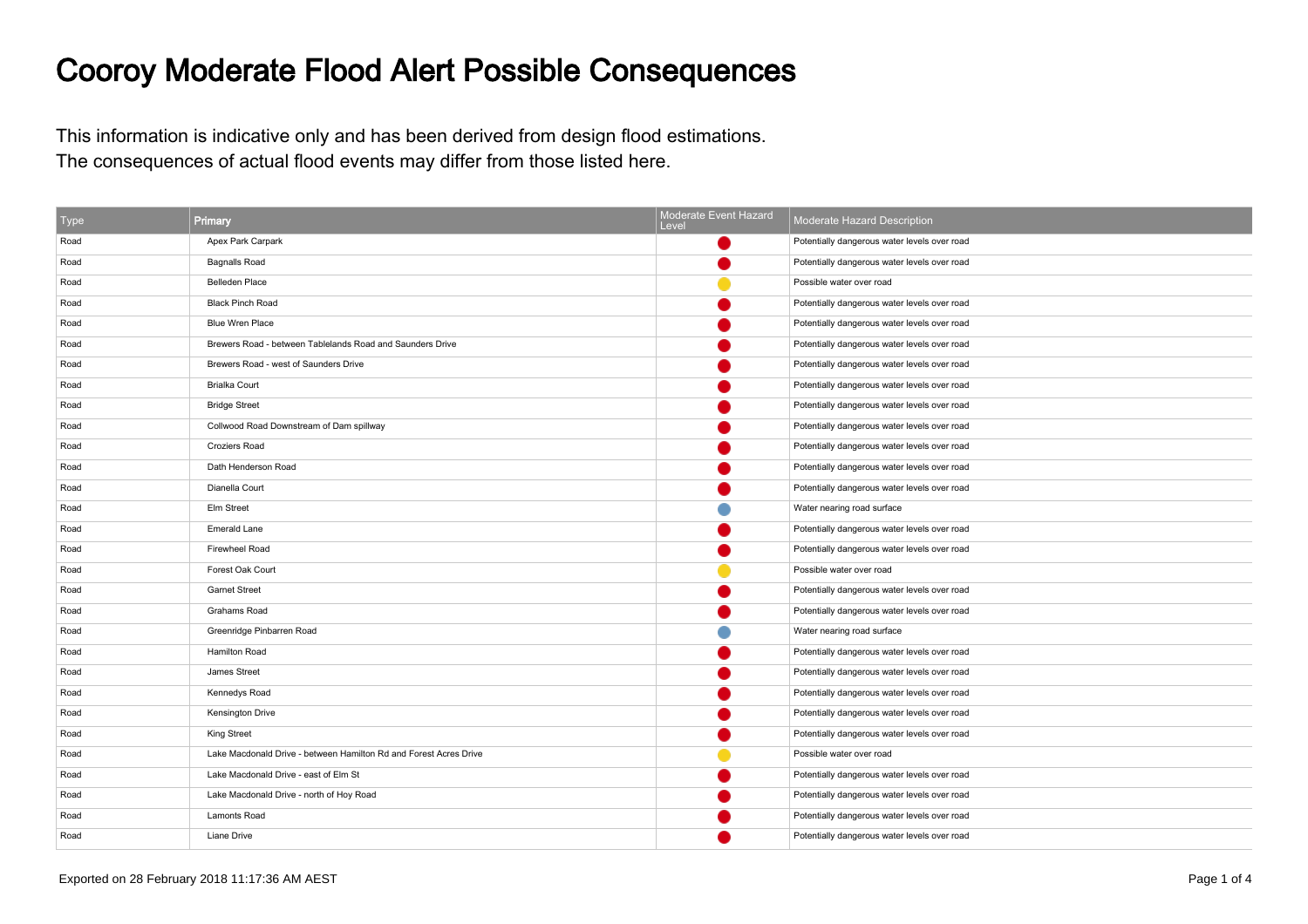| <b>Type</b> | Primary                                                               | Moderate Event Hazard<br>Level | Moderate Hazard Description                  |
|-------------|-----------------------------------------------------------------------|--------------------------------|----------------------------------------------|
| Road        | Louis Bazzo Drive - at Firewheel Road                                 |                                | Possible water over road                     |
| Road        | Louis Bazzo Drive - Between Stratford Park Drive and Black Pinch Road |                                | Potentially dangerous water levels over road |
| Road        | Louis Bazzo Drive - East of Summit Road                               |                                | Potentially dangerous water levels over road |
| Road        | Louis Bazzo Drive - Summit Rd to Pound Rd                             |                                | Potentially dangerous water levels over road |
| Road        | Lower Mill Road                                                       |                                | Potentially dangerous water levels over road |
| Road        | Mahers Road                                                           |                                | Potentially dangerous water levels over road |
| Road        | Maple Lane                                                            |                                | Potentially dangerous water levels over road |
| Road        | Maple Street                                                          |                                | Potentially dangerous water levels over road |
| Road        | Marara Street                                                         |                                | Potentially dangerous water levels over road |
| Road        | Marblewood Court                                                      |                                | Potentially dangerous water levels over road |
| Road        | Mary River Road                                                       |                                | Potentially dangerous water levels over road |
| Road        | Mary River Road - west of Garnet St                                   |                                | Potentially dangerous water levels over road |
| Road        | Mccabes Road                                                          |                                | Potentially dangerous water levels over road |
| Road        | Old Coach Way                                                         |                                | Potentially dangerous water levels over road |
| Road        | Old Noosa Road                                                        |                                | Potentially dangerous water levels over road |
| Road        | Pearsons Road                                                         |                                | Potentially dangerous water levels over road |
| Road        | Pomona Kin Kin Road                                                   |                                | Potentially dangerous water levels over road |
| Road        | Porters Road                                                          |                                | Potentially dangerous water levels over road |
| Road        | Pound Road                                                            |                                | Potentially dangerous water levels over road |
| Road        | Queen Street                                                          |                                | Potentially dangerous water levels over road |
| Road        | Railway Road                                                          |                                | Potentially dangerous water levels over road |
| Road        | Ringtail Creek Road                                                   |                                | Possible water over road                     |
| Road        | Ringtail Creek Road - Possum Lane to Porters Road                     |                                | Potentially dangerous water levels over road |
| Road        | Ringtail Creek Road East of Possum Lane                               |                                | Potentially dangerous water levels over road |
| Road        | Ringtail Creek Road West of Porters Road                              |                                | Potentially dangerous water levels over road |
| Road        | Saunders Drive                                                        |                                | Potentially dangerous water levels over road |
| Road        | <b>Straker Drive</b>                                                  |                                | Potentially dangerous water levels over road |
| Road        | Swift Drive                                                           |                                | Possible water over road                     |
| Road        | Tablelands Road - between Brewers Road and Tanderra Drive             |                                | Potentially dangerous water levels over road |
| Road        | Tablelands Road - between Queen St and Lenske Lane                    |                                | Potentially dangerous water levels over road |
| Road        | Tablelands Road- North of Brewers Road                                |                                | Potentially dangerous water levels over road |
| Road        | Traveston Cooran Road                                                 |                                | Potentially dangerous water levels over road |
| Road        | Wilgee Court                                                          |                                | Potentially dangerous water levels over road |
| Road        | Willawong Place                                                       |                                | Water nearing road surface                   |
| Road        | Wurli Court                                                           |                                | Potentially dangerous water levels over road |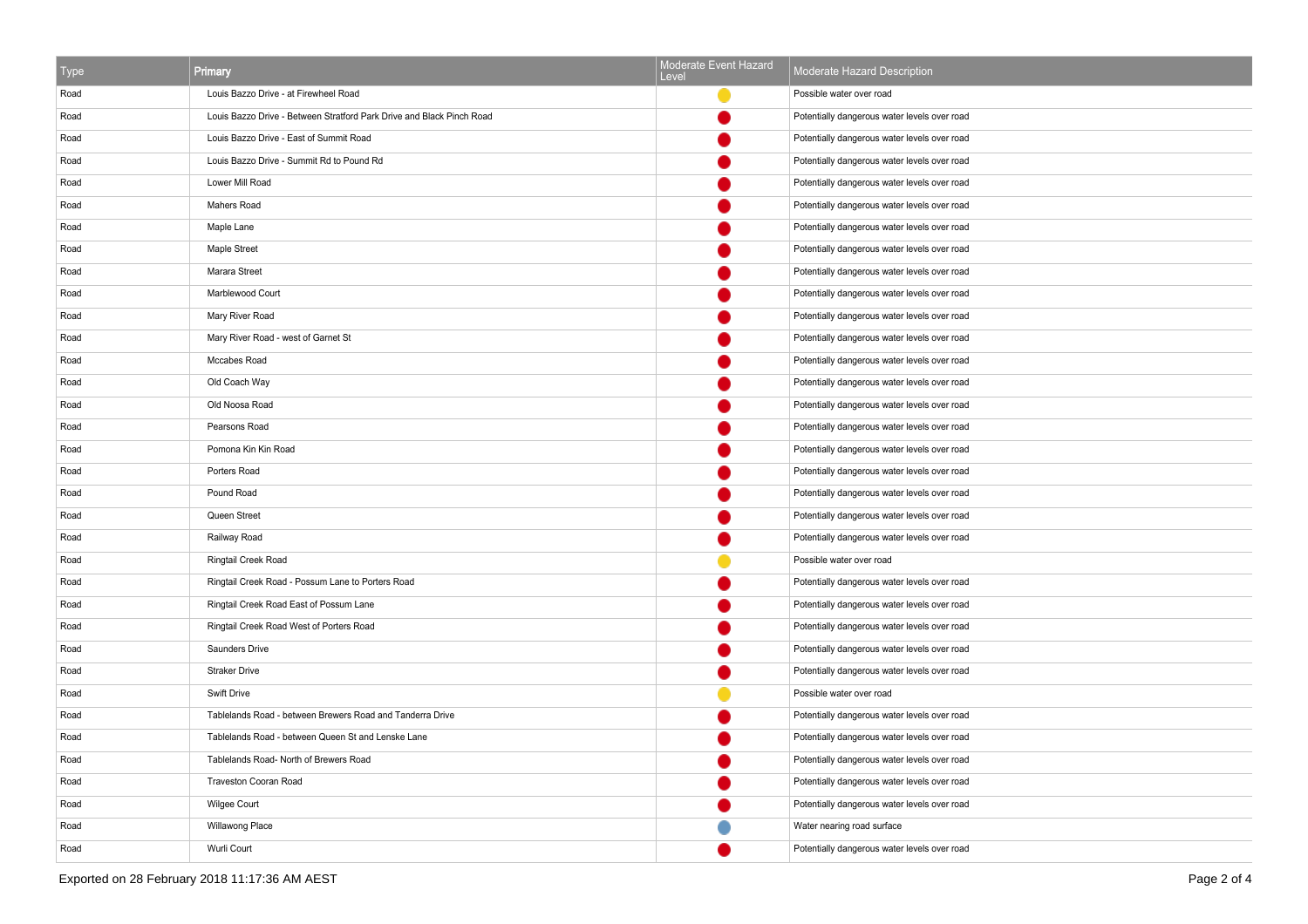| Type              | <b>Primary</b>                                               | Moderate Event Hazard<br>Level | Moderate Hazard Description                                            |
|-------------------|--------------------------------------------------------------|--------------------------------|------------------------------------------------------------------------|
| Road              | Pound Road Cnr Louis Bazzo Drive                             |                                | Potentially dangerous water levels over road                           |
| Water Supply Pump | Collwood Road D/s of Dam spillway                            |                                | Water supply pump station is likely to be impacted                     |
| SewerPump         | SPS-CRY001 P2 - Sewer Pump                                   |                                | Sewer pump station may be inundated. Beware of overflow contamination. |
| SewerPump         | SPS-CRY002 P1 - Sewer Pump                                   |                                | Sewer pump station may be inundated. Beware of overflow contamination. |
| SewerPump         | SPS-CRY002 P2 - Sewer Pump                                   |                                | Sewer pump station may be inundated. Beware of overflow contamination. |
| SewerPump         | SPS-CRY014 P2 - Sewer Pump                                   |                                | Sewer pump station may be inundated. Beware of overflow contamination. |
| SewerPump         | SPS-CRY014 P1 - Sewer Pump                                   |                                | Sewer pump station may be inundated. Beware of overflow contamination. |
| SewerPump         | SPS-CRY020 P1 - Sewer Pump                                   |                                | Sewer pump station may be inundated. Beware of overflow contamination. |
| SewerPump         | SPS-CRY020 P2 - Sewer Pump                                   |                                | Sewer pump station may be inundated. Beware of overflow contamination. |
| SewerPump         | SPS-CRY030 P1 - Sewer Pump                                   |                                | Sewer pump station may be inundated. Beware of overflow contamination. |
| SewerPump         | SPS-CRY030 P2 - Sewer Pump                                   |                                | Sewer pump station may be inundated. Beware of overflow contamination. |
| Electrical        | Substation Pole Site KING ST COORAN                          |                                | Electrical substation may to isolated                                  |
| Electrical        | Substation Pole Site RAILWAY RD COORAN                       |                                | Electrical substation may to isolated                                  |
| Electrical        | Substation Pole Site TABLELANDS RD COORAN                    |                                | Electrical substation may to isolated                                  |
| Electrical        | High voltage switching site BRIDGE ST COORAN                 |                                | Electrical substation likely to be impacted                            |
| Electrical        | Substation Pole Site POMONA KIN KIN RD PINBARREN             |                                | Electrical substation may to isolated                                  |
| Electrical        | Substation Pole Site POMONA-KIN KIN RD POMONA                |                                | Electrical substation may to isolated                                  |
| Electrical        | Substation Pole Site GARNET ST COOROY                        |                                | Electrical substation may to isolated                                  |
| Electrical        | Substation Pole Site MAPLE ST COOROY                         |                                | Electrical substation may to isolated                                  |
| Electrical        | High voltage switching site MARY RIVER RD COOROY             |                                | Electrical substation may to isolated                                  |
| Electrical        | Substation Pole Site RINGTAIL CREEK RD POMONA                |                                | Electrical substation may to isolated                                  |
| Electrical        | Substation Pole Site RINGTAIL CREEK RD POMONA                |                                | Electrical substation may to isolated                                  |
| Electrical        | Substation Pole Site ROSE GUM RD COOROY                      |                                | Electrical substation may to isolated                                  |
| Electrical        | Substation Pole Site LAKE MACDONALD DR LAKE MACDONALD        |                                | Electrical substation may to isolated                                  |
| Electrical        | High voltage switching site LAKE MACDONALD DR LAKE MACDONALD |                                | Electrical substation likely to be impacted                            |
| Electrical        | Substation Cubicle LAKE MACDONALD DR LAKE MACDONALD          |                                | Electrical substation potentially impacted                             |
| Electrical        | Substation Pole Site LAKE MACDONALD DR LAKE MACDONALD        |                                | Electrical substation may to isolated                                  |
| Electrical        | High voltage switching site POMONA KIN KIN RD PINBARREN      |                                | Electrical substation likely to be impacted                            |
| Private           | Lowset private property                                      |                                | Private property may be impacted                                       |
| Recreation        | Cooroy Cricket Oval                                          |                                | Sport facilities are likely to be impacted                             |
| Council           | Cooroy RV Stopover Park                                      |                                | Recreational area likely to be impacted by dangerous water levels      |
| Club              | Cooroora Woodworkers Club                                    |                                | Club facilities are likely to be impacted                              |
| Club              | Cooroy Scout Group Hall                                      |                                | Club facilities are likely to be impacted                              |
| Commercial        | <b>Ritek Yard Cooroy</b>                                     |                                | Local businesses may be isolated                                       |
| Recreation        | Apex Park Cooroy Skatepark                                   |                                | Recreational area likely to be impacted by dangerous water levels      |